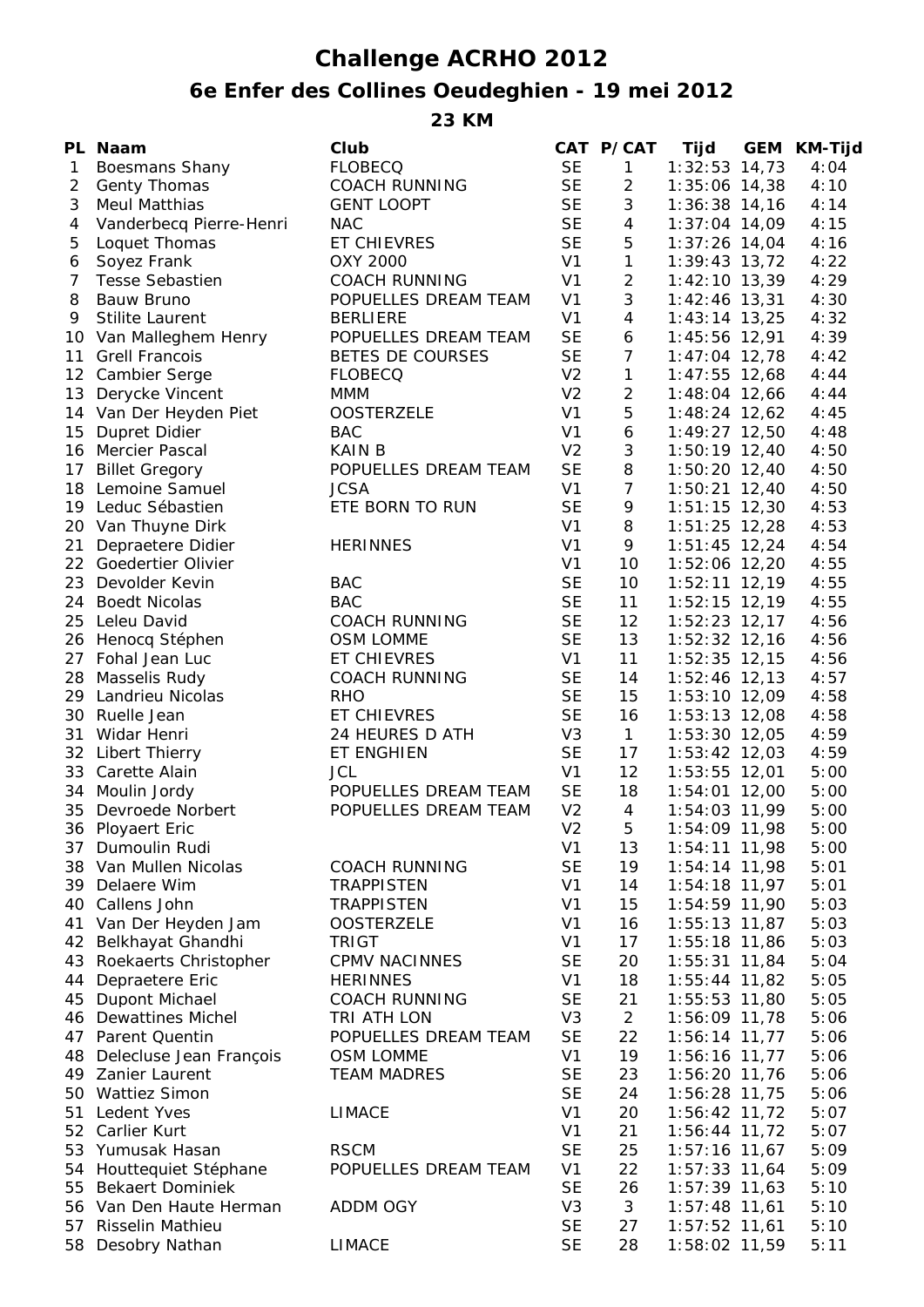|    | PL Naam                  | Club                       |                | CAT P/CAT      | Tijd            | GEM | KM-Tijd |
|----|--------------------------|----------------------------|----------------|----------------|-----------------|-----|---------|
|    | 59 Dumont Mathieu        |                            | <b>SE</b>      | 29             | 1:58:07 11,58   |     | 5:11    |
|    | 60 Bartholomé Grégory    |                            | <b>SE</b>      | 30             | 1:58:18 11,56   |     | 5:11    |
| 61 | Rodia Angelo             | OXY 2000                   | V <sub>1</sub> | 23             | 1:58:22 11,56   |     | 5:11    |
| 62 | De Munck Tanguy          | <b>TORTUES MESLINOISES</b> | <b>SE</b>      | 31             | 1:58:35 11,54   |     | 5:12    |
|    | 63 Neve Pascal           | <b>ADDM OGY</b>            | V <sub>1</sub> | 24             | 1:58:36 11,53   |     | 5:12    |
|    | 64 Richez Grégory        | <b>OBJ</b>                 | <b>SE</b>      | 32             | $1:59:14$ 11,47 |     | 5:14    |
| 65 | <b>Choquet Mathieu</b>   |                            | <b>SE</b>      | 33             | 1:59:19 11,47   |     | 5:14    |
| 66 | <b>Buyssens Julien</b>   |                            | <b>SE</b>      | 34             | 1:59:22 11,46   |     | 5:14    |
| 67 | Dewailly Victor          | <b>COACH RUNNING</b>       | <b>SE</b>      | 35             | 1:59:46 11,42   |     | 5:15    |
|    | 68 Leclercq Benoit       | <b>VELAINES</b>            | V <sub>1</sub> | 25             | 1:59:48 11,42   |     | 5:15    |
| 69 | Decuyper Gauthier        | <b>COACH RUNNING</b>       | <b>SE</b>      | 36             | 1:59:49 11,42   |     | 5:15    |
| 70 | Anrys Bastien            |                            | <b>SE</b>      | 37             | $1:59:55$ 11,41 |     | 5:16    |
| 71 | Rapaille Christian       | <b>TRIATH</b>              | V <sub>2</sub> | 6              | 1:59:57 11,40   |     | 5:16    |
| 72 | Desobry Johan            | <b>LIMACE</b>              | V <sub>2</sub> | $\overline{7}$ | 2:00:25 11,36   |     | 5:17    |
| 73 | Sulmon Robin             | <b>TOURNAI GENERALE</b>    | <b>SE</b>      | 38             | 2:00:37 11,34   |     | 5:17    |
|    | 74 Guerville Jordan      | <b>INFOBIKE DOUR</b>       | <b>SE</b>      | 39             | 2:00:41 11,34   |     | 5:18    |
| 75 | Moulin. Luc              |                            | V <sub>1</sub> | 26             | 2:00:43 11,33   |     | 5:18    |
| 76 | <b>Mertens Pascal</b>    | <b>COACH RUNNING</b>       | V <sub>1</sub> | 27             | 2:01:05 11,30   |     | 5:19    |
| 77 | Ernst Olivier            |                            | V <sub>1</sub> | 28             | 2:01:09 11,29   |     | 5:19    |
| 78 | De Craeye Michael        | POPUELLES DREAM TEAM       | V <sub>1</sub> | 29             | $2:01:24$ 11,27 |     | 5:19    |
|    | 79 Razee Jean-Bapiste    |                            | <b>SE</b>      | 40             | $2:01:27$ 11,26 |     | 5:20    |
|    | 80 Van Hoolandt Martine  | TRI ATH LON                | A2             | $\mathbf{1}$   | 2:01:32 11,26   |     | 5:20    |
| 81 | Platteeuw Veronique      | TRI ATH LON                | A1             | $\mathbf{1}$   | 2:01:34 11,25   |     | 5:20    |
| 82 | Trajius Gabriel          | <b>TRIATH</b>              | V <sub>1</sub> | 30             | $2:01:35$ 11,25 |     | 5:20    |
| 83 | Mariage Michel           | <b>BAC</b>                 | V <sub>2</sub> | 8              | 2:01:36 11,25   |     | 5:20    |
| 84 | Ledegank Kurt            | 4 TORUN                    | V <sub>1</sub> | 31             | 2:01:37 11,25   |     | 5:20    |
| 85 | <b>Blauwart Emmanuel</b> | <b>ET CHIEVRES</b>         | V <sub>1</sub> | 32             | 2:01:52 11,23   |     | 5:21    |
|    | 86 Carion Gauthier       | ADDM OGY                   | <b>SE</b>      | 41             | 2:02:13 11,19   |     | 5:22    |
| 87 | <b>Obsomer Andre</b>     | <b>VELAINES</b>            | V <sub>2</sub> | 9              | 2:02:32 11,16   |     | 5:22    |
|    | 88 Demay François        |                            | <b>SE</b>      | 42             | 2:02:36 11,16   |     | 5:23    |
|    | 89 Vinchent Olivier      | <b>BAC</b>                 | <b>SE</b>      | 43             | 2:02:42 11,15   |     | 5:23    |
|    | 90 Hazette Henri         | <b>ADDM OGY</b>            | <b>SE</b>      | 44             | 2:02:55 11,13   |     | 5:23    |
| 91 | Huvenne Mathieu          |                            | <b>SE</b>      | 45             | 2:03:00 11,12   |     | 5:24    |
|    | 92 Lacoquelle Hugues     | OSM LOMME                  | V <sub>1</sub> | 33             | 2:03:01 11,12   |     | 5:24    |
| 93 | Kotecki Eric             | <b>OBJ</b>                 | V <sub>1</sub> | 34             | 2:03:08 11,11   |     | 5:24    |
| 94 | <b>Bulteau Benoît</b>    | <b>TRIATH</b>              | <b>SE</b>      | 46             | 2:03:12 11,10   |     | 5:24    |
|    | 95 Vandevenne Dirk       | <b>TRAPPISTEN</b>          | V <sub>1</sub> | 35             | 2:03:22 11,09   |     | 5:25    |
|    | 96 Lebailly Pascal       |                            | V <sub>1</sub> | 36             | 2:03:28 11,08   |     | 5:25    |
|    | 97 Fromont Frédéric      | <b>MADRES</b>              | <b>SE</b>      | 47             | 2:03:30 11,08   |     | 5:25    |
|    | 98 Vinchent Miguel       | <b>VELAINES</b>            | <b>SE</b>      | 48             | 2:03:31 11,08   |     | 5:25    |
|    | 99 Duvivier Dany         | <b>BAC</b>                 | V <sub>1</sub> | 37             | 2:03:37 11,07   |     | 5:25    |
|    | 100 Sarot Pascale        |                            | A2             | $\overline{2}$ | 2:03:42 11,06   |     | 5:26    |
|    | 101 Van Malleghem Ariane | <b>KAIN B</b>              | A2             | 3              | 2:03:46 11,05   |     | 5:26    |
|    | 102 Lamand Gautier       | OSM LOMME                  | <b>SE</b>      | 49             | 2:03:47 11,05   |     | 5:26    |
|    | 103 Stassen Pierre       | <b>TOURNAI GENERALE</b>    | <b>SE</b>      | 50             | 2:03:55 11,04   |     | 5:26    |
|    | 104 Bourlard Maxence     | OSM LOMME                  | <b>SE</b>      | 51             | 2:04:02 11,03   |     | 5:26    |
|    | 105 Platteau Emmanuel    | ET CHIEVRES                | V <sub>1</sub> | 38             | 2:04:16 11,01   |     | 5:27    |
|    | 106 Leclercq Eddy        | KAIN B                     | V <sub>2</sub> | 10             | 2:04:21 11,00   |     | 5:27    |
|    | 107 Dierickx Adelard     | <b>B BETES DE COURSE</b>   | V <sub>1</sub> | 39             | 2:04:24 11,00   |     | 5:27    |
|    | 108 Sarlet Patrick       |                            | <b>SE</b>      | 52             | 2:04:37 10,98   |     | 5:28    |
|    | 109 Bisiau Philippe      |                            | V <sub>2</sub> | 11             | 2:04:40 10,97   |     | 5:28    |
|    | 110 Leconte Gaetan       | <b>JC LUINGNE</b>          | V <sub>1</sub> | 40             | 2:04:42 10,97   |     | 5:28    |
|    | 111 Tolbecq Stephane     | SWIFT RUNNING CLUB         | <b>SE</b>      | 53             | 2:04:55 10,95   |     | 5:29    |
|    | 112 Cornu Gaetan         | <b>KAIN B</b>              | V <sub>1</sub> | 41             | 2:04:58 10,95   |     | 5:29    |
|    | 113 Dieryck Pascal       |                            | V <sub>1</sub> | 42             | 2:05:09 10,93   |     | 5:29    |
|    | 114 De Pessemien Michel  | <b>ACG</b>                 | V <sub>2</sub> | 12             | 2:05:18 10,92   |     | 5:30    |
|    | 115 Lesne Didier         | <b>LDLV</b>                | V <sub>1</sub> | 43             | 2:05:20 10,91   |     | 5:30    |
|    | 116 Joum Bruno           | OSM LOMME                  | V <sub>1</sub> | 44             | 2:05:30 10,90   |     | 5:30    |
|    | 117 Capart Jonathan      |                            | <b>SE</b>      | 54             | 2:05:32 10,90   |     | 5:30    |
|    | 118 Bekers Noel          | ADDM OGY                   | V <sub>3</sub> | 4              | 2:05:36 10,89   |     | 5:31    |
|    | 119 Saffre Ann           | <b>BAC</b>                 | DA             | $\mathbf{1}$   | 2:05:39 10,89   |     | 5:31    |
|    | 120 Mol Elodie           | <b>VELAINES</b>            | DA             | $\overline{2}$ | 2:05:40 10,89   |     | 5:31    |
|    | 121 Saudemont Frederic   | <b>COACH RUNNING</b>       | V <sub>1</sub> | 45             | 2:05:41 10,88   |     | 5:31    |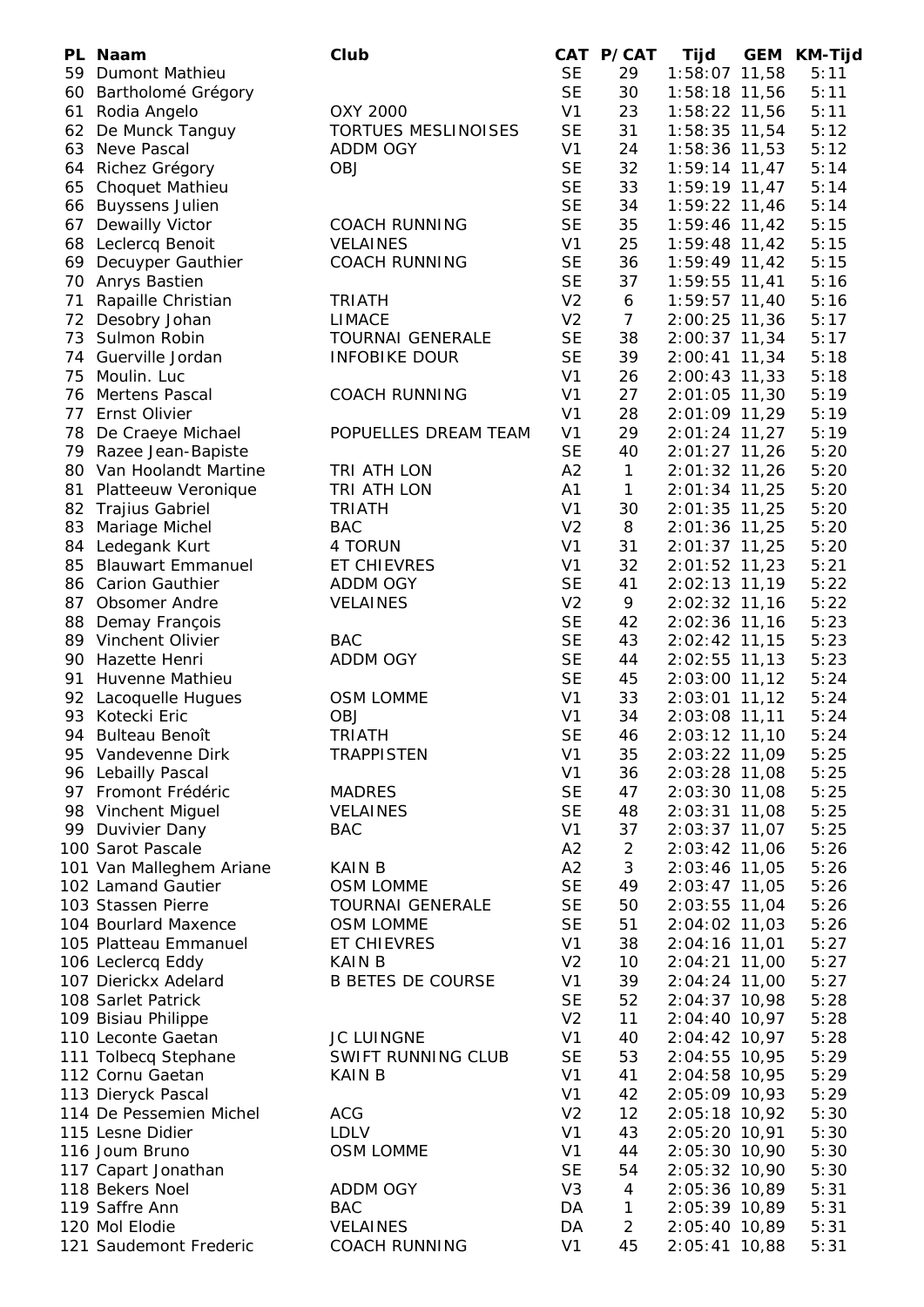| PL Naam                     | Club                       |                | CAT P/CAT      | Tijd            | <b>GEM</b> | KM-Tijd |
|-----------------------------|----------------------------|----------------|----------------|-----------------|------------|---------|
| 122 Caillau Roland          | <b>AC BELOEIL</b>          | V <sub>2</sub> | 13             | 2:05:48 10,87   |            | 5:31    |
| 123 Tuyttens Gino           | <b>JCSA</b>                | V <sub>2</sub> | 14             | 2:05:51 10,87   |            | 5:31    |
| 124 Vanacker Mario          |                            | <b>SE</b>      | 55             | 2:05:53 10,87   |            | 5:31    |
| 125 Behague Olivier         |                            | <b>SE</b>      | 56             | 2:05:54 10,87   |            | 5:31    |
| 126 Dutrieux Fernand        |                            | V <sub>1</sub> | 46             | 2:06:06 10,85   |            | 5:32    |
| 127 Demets Bernard          | <b>VELAINES</b>            | <b>SE</b>      | 57             | 2:06:08 10,85   |            | 5:32    |
| 128 Montegnies Benoit       |                            | <b>SE</b>      | 58             | 2:06:10 10,84   |            | 5:32    |
| 129 Soldai Patrick          | <b>BAC</b>                 | V <sub>2</sub> | 15             | 2:06:14 10,84   |            | 5:32    |
| 130 Maton Laurent           | EL DIABLO                  | <b>SE</b>      | 59             | $2:06:18$ 10,83 |            | 5:32    |
| 131 Dedeycker Louis         | ATH                        | EH             | $\mathbf{1}$   | 2:06:25 10,82   |            | 5:33    |
| 132 Colmant Geoffrey        |                            | <b>SE</b>      | 60             | 2:06:58 10,77   |            | 5:34    |
| 133 Felix Romuald           | <b>ST SAUVEUR</b>          | V <sub>1</sub> | 47             | 2:06:59 10,77   |            | 5:34    |
| 134 Soris Frederic          | POPUELLES DREAM TEAM       | <b>SE</b>      | 61             | 2:07:04 10,77   |            | 5:34    |
| 135 Durant Luc              | <b>RSCM</b>                | V <sub>1</sub> | 48             | 2:07:27 10,73   |            | 5:35    |
| 136 Wattiez Christophe      |                            | <b>SE</b>      | 62             | 2:07:28 10,73   |            | 5:35    |
| 137 Vangrootenbruel Ludovic | POPUELLES DREAM TEAM       | <b>SE</b>      | 63             | $2:07:33$ 10,73 |            | 5:36    |
| 138 Manche Patrick          | <b>TEMPLEUVE</b>           | V <sub>1</sub> | 49             | $2:07:37$ 10,72 |            | 5:36    |
| 139 Delguste Gregory        | <b>COACH RUNNING</b>       | <b>SE</b>      | 64             | 2:07:38 10,72   |            | 5:36    |
| 140 Quarre Michaël          |                            | <b>SE</b>      | 65             | 2:07:43 10,71   |            | 5:36    |
| 141 Roze Olivier            |                            | V <sub>1</sub> | 50             | 2:07:45 10,71   |            | 5:36    |
| 142 Delem Pascale           | <b>TORTUES MESLINOISES</b> | A2             |                | 2:07:49 10,70   |            | 5:36    |
|                             |                            | <b>SE</b>      | 4              | 2:07:50 10,70   |            | 5:36    |
| 143 Timmerman Sébastien     |                            |                | 66             |                 |            |         |
| 144 Baland Pascal           | <b>MADREX TROLLS XTREM</b> | V <sub>1</sub> | 51             | 2:07:53 10,70   |            | 5:37    |
| 145 Declercq Philippe       | ATH ATHLETISME             | V <sub>1</sub> | 52             | 2:08:08 10,68   |            | 5:37    |
| 146 Streck Jean-Philippe    |                            | <b>SE</b>      | 67             | 2:08:27 10,65   |            | 5:38    |
| 147 Audoor Alain            | <b>VELAINES</b>            | V <sub>2</sub> | 16             | 2:08:30 10,65   |            | 5:38    |
| 148 Populin Julien          |                            | <b>SE</b>      | 68             | 2:09:01 10,60   |            | 5:40    |
| 149 Desmedt Jean Michel     | <b>ADDM OGY</b>            | <b>SE</b>      | 69             | 2:09:21 10,58   |            | 5:40    |
| 150 Van Caenegem Vincent    | ET CHIEVRES                | <b>SE</b>      | 70             | 2:09:32 10,56   |            | 5:41    |
| 151 Chantry Louis           | POPUELLES DREAM TEAM       | V <sub>1</sub> | 53             | 2:09:40 10,55   |            | 5:41    |
| 152 De Coninck Benoit       | <b>ACCROS 5 CLOCHERS</b>   | V <sub>1</sub> | 54             | 2:09:45 10,54   |            | 5:41    |
| 153 Dufour Philippe         | <b>TOURNAI GENERALE</b>    | V <sub>1</sub> | 55             | 2:09:50 10,54   |            | 5:42    |
| 154 Olivier Vincent         | <b>TOURNAI GENERALE</b>    | V <sub>1</sub> | 56             | 2:09:55 10,53   |            | 5:42    |
| 155 Heymans Stephane        |                            | V <sub>1</sub> | 57             | 2:10:05 10,52   |            | 5:42    |
| 156 Dedeycker Olivier       | AC BELOEIL                 | V <sub>1</sub> | 58             | 2:10:14 10,50   |            | 5:43    |
| 157 Bogemans Sébastien      | <b>KAIN B</b>              | <b>SE</b>      | 71             | 2:10:22 10,49   |            | 5:43    |
| 158 Carpentier Séverine     | <b>SPHO</b>                | A1             | $\overline{2}$ | 2:10:26 10,49   |            | 5:43    |
| 159 Cocu Jean Luc           | <b>PRFM</b>                | V3             | 5              | 2:10:43 10,47   |            | 5:44    |
| 160 Voet Philippe           |                            | <b>SE</b>      | 72             | 2:10:47 10,46   |            | 5:44    |
| 161 Watté Geoffrey          |                            | <b>SE</b>      | 73             | 2:10:52 10,45   |            | 5:44    |
| 162 Ghestem Francois        | <b>OSM LOMME</b>           | V <sub>1</sub> | 59             | 2:11:08 10,43   |            | 5:45    |
| 163 Bachy Francoise         | <b>OSM LOMME</b>           | A1             | 3              | $2:11:11$ 10,43 |            | 5:45    |
| 164 Campener Sebastien      | <b>BAC</b>                 | <b>SE</b>      | 74             | $2:11:45$ 10,38 |            | 5:47    |
| 165 Lumen Emmanuel          |                            | <b>SE</b>      | 75             | 2:11:46 10,38   |            | 5:47    |
| 166 Reynaers Rik            |                            | V <sub>1</sub> | 60             | $2:11:57$ 10,37 |            | 5:47    |
| 167 Coeuret Michel          | <b>BAC</b>                 | V <sub>3</sub> | 6              | $2:12:03$ 10,36 |            | 5:47    |
| 168 Valcke Alain            |                            | V <sub>1</sub> | 61             | 2:12:12 10,35   |            | 5:48    |
| 169 Leroy Charles           |                            | EH             | $\overline{2}$ | 2:12:26 10,33   |            | 5:49    |
| 170 Bulens David            |                            | V <sub>1</sub> | 62             | $2:12:27$ 10,33 |            | 5:49    |
| 171 Destrebecq Francois     | AG RUNNING TEAM            | <b>SE</b>      | 76             | 2:12:42 10,31   |            | 5:49    |
| 172 Depauw Emmanuel         | <b>CAP TEAM</b>            | V <sub>1</sub> | 63             | 2:13:08 10,28   |            | 5:50    |
| 173 Depelchin Ludovi        |                            | <b>SE</b>      | 77             | $2:13:11$ 10,27 |            | 5:50    |
| 174 Leroy Christophe        |                            | V <sub>1</sub> | 64             | 2:13:16 10,27   |            | 5:51    |
| 175 Allard Thierry          | <b>ACCROS 5 CLOCHERS</b>   | V <sub>1</sub> | 65             | 2:13:19 10,26   |            | 5:51    |
| 176 Vanhonacker Gautier     | <b>ET ENGHIEN</b>          | <b>SE</b>      | 78             | 2:13:39 10,24   |            | 5:52    |
| 177 Gallet Sebastien        |                            | V <sub>1</sub> | 66             | $2:13:42$ 10,23 |            | 5:52    |
| 178 Desbruck Bertrand       | <b>VELAINES</b>            | V <sub>2</sub> | 17             | 2:13:46 10,23   |            | 5:52    |
| 179 Gallet Nicolas          |                            | EH             | 3              | 2:13:49 10,22   |            | 5:52    |
| 180 Moutoy Frederic         | <b>LIMACE</b>              | V <sub>1</sub> | 67             | 2:13:52 10,22   |            | 5:52    |
| 181 Haffreingue Guillaume   |                            | <b>SE</b>      | 79             | 2:13:57 10,21   |            | 5:52    |
| 182 Verrellen Stéphane      | <b>ET ENGHIEN</b>          | V <sub>1</sub> | 68             | 2:13:58 10,21   |            | 5:53    |
| 183 Janssens Heidi          | <b>MOLENLOPERS</b>         | A <sub>1</sub> | $\overline{4}$ | 2:13:59 10,21   |            | 5:53    |
| 184 Kargar Samani Khalil    | CAP TEAM                   | V <sub>2</sub> | 18             | 2:14:01 10,21   |            | 5:53    |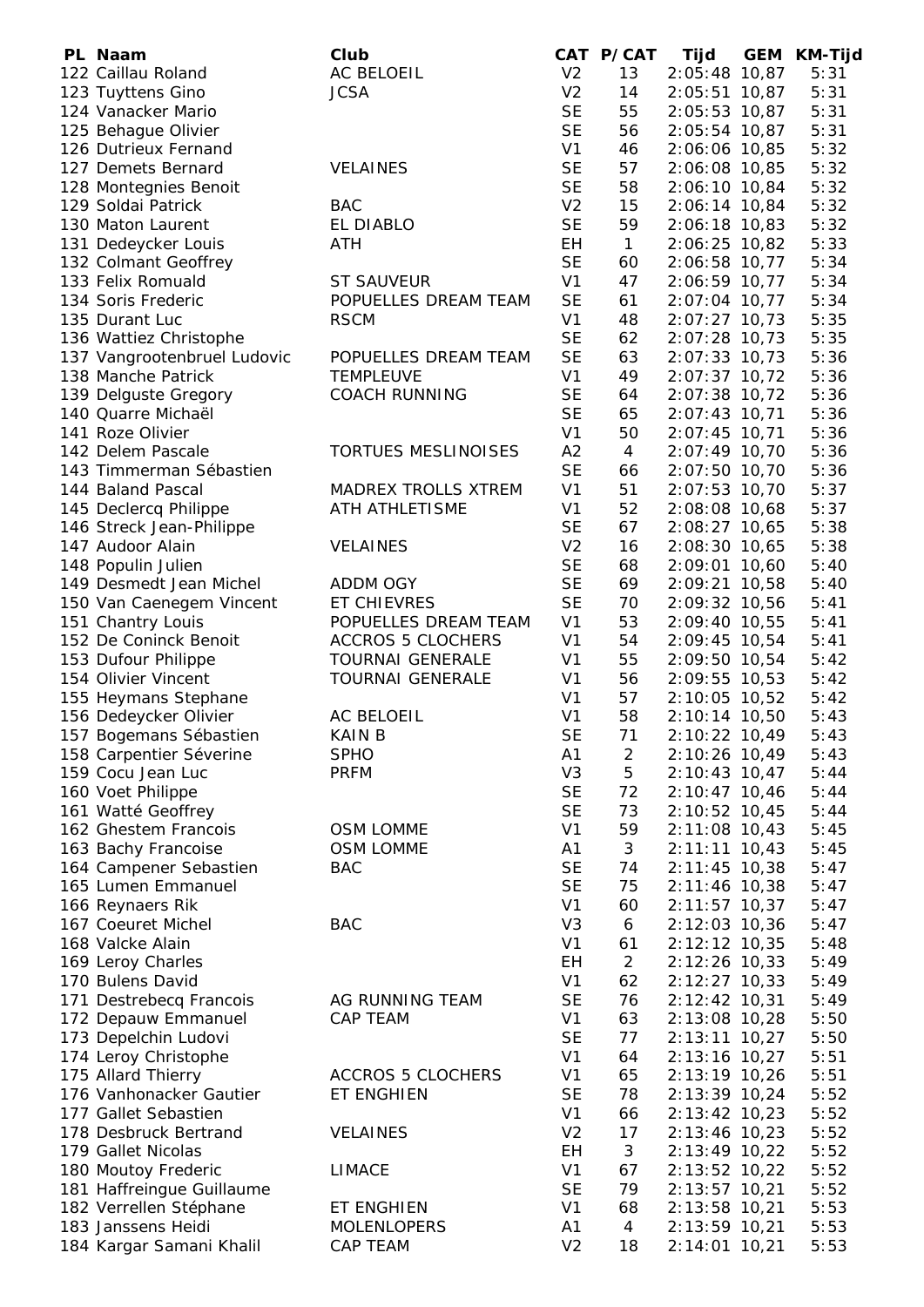| PL Naam                    | Club                     |                | CAT P/CAT      | Tijd            |      | GEM KM-Tijd |
|----------------------------|--------------------------|----------------|----------------|-----------------|------|-------------|
| 185 Roussel Jean Francois  |                          | V <sub>1</sub> | 69             | 2:14:05 10,20   |      | 5:53        |
| 186 Van Reet Sebastien     |                          | <b>SE</b>      | 80             | 2:14:13 10,19   |      | 5:53        |
| 187 Kromoska Mathieu       | <b>MMM</b>               | <b>SE</b>      | 81             | $2:14:21$ 10,18 |      | 5:54        |
| 188 Streck Antoine         |                          | <b>SE</b>      | 82             | $2:14:26$ 10,18 |      | 5:54        |
| 189 Bartz Laurence         | <b>SPHO</b>              | A1             | 5              | $2:14:50$ 10,15 |      | 5:55        |
| 190 Vandenbroucke Gino     | <b>JC LUINGNE</b>        | V <sub>1</sub> | 70             | $2:14:52$ 10,14 |      | 5:55        |
| 191 Jurquin Christian      | <b>VELAINES</b>          | V <sub>1</sub> | 71             | 2:14:53 10,14   |      | 5:55        |
| 192 Beerens Jan            | ROADJOGGERS HAALTERT     | V <sub>2</sub> | 19             | 2:15:07 10,12   |      | 5:56        |
|                            |                          |                |                |                 |      | 5:56        |
| 193 Cornil Joséphine       | POPUELLES DREAM TEAM     | DA             | 3              | $2:15:14$ 10,12 |      |             |
| 194 Tama Dominique         | POPUELLES DREAM TEAM     | V <sub>1</sub> | 72             | 2:15:16 10,11   |      | 5:56        |
| 195 Lartillier Frederic    |                          | V <sub>1</sub> | 73             | 2:15:24 10,10   |      | 5:56        |
| 196 Dewaelle Michel        |                          | V <sub>1</sub> | 74             | 2:15:26 10,10   |      | 5:56        |
| 197 Ventenat Vincent       |                          | V <sub>1</sub> | 75             | $2:15:30$ 10,10 |      | 5:57        |
| 198 Holoffe Didier         | LES SOQUETTES            | V <sub>1</sub> | 76             | $2:15:41$ 10,08 |      | 5:57        |
| 199 Baekelandt Dany        | <b>VELAINES</b>          | V <sub>2</sub> | 20             | 2:15:51 10,07   |      | 5:57        |
| 200 Duhem Christophe       | <b>HERINNES</b>          | V <sub>1</sub> | 77             | 2:16:06 10,05   |      | 5:58        |
| 201 De Canck Marcel        | <b>RUNNERS EVERGEM</b>   | V <sub>3</sub> | $\overline{7}$ | $2:16:11$ 10,05 |      | 5:58        |
| 202 Fourdin Vincent        |                          | <b>SE</b>      | 83             | $2:16:20$ 10,03 |      | 5:59        |
| 203 Thiebaut Jean Philippe | <b>ECLATES PERUWELZ</b>  | <b>SE</b>      | 84             | $2:16:21$ 10,03 |      | 5:59        |
| 204 Verfaillie Bertrand    |                          | V <sub>2</sub> | 21             | 2:16:22 10,03   |      | 5:59        |
| 205 Flamme Jean Michel     | <b>JCSA</b>              | V <sub>2</sub> | 22             | 2:16:23 10,03   |      | 5:59        |
| 206 De Riemaecker Frederic | <b>OSM LOMME</b>         | <b>SE</b>      | 85             | 2:16:26 10,03   |      | 5:59        |
|                            |                          |                |                |                 |      |             |
| 207 Michel Eric            | OSM LOMME                | V <sub>2</sub> | 23             | $2:16:27$ 10,03 |      | 5:59        |
| 208 Henrard Eric           |                          | V <sub>1</sub> | 78             | 2:16:31 10,02   |      | 5:59        |
| 209 Desplanque Emmanuel    | <b>MADRES</b>            | <b>SE</b>      | 86             | 2:16:32 10,02   |      | 5:59        |
| 210 Cornu Samuel           | <b>JUPITEAM</b>          | <b>SE</b>      | 87             | 2:16:33 10,02   |      | 5:59        |
| 211 Lefebvre Nicolas       | <b>TEMPLEUVE</b>         | V <sub>1</sub> | 79             | 2:16:52 10,00   |      | 6:00        |
| 212 Villee Vincent         | <b>JCSA</b>              | V <sub>1</sub> | 80             | $2:17:00$ 9,99  |      | 6:01        |
| 213 Christiaens Xavier     | <b>TOURNAI GENERALE</b>  | V <sub>1</sub> | 81             | $2:17:01$ 9,98  |      | 6:01        |
| 214 Vanneste Christophe    |                          | V <sub>1</sub> | 82             | 2:17:02 9,98    |      | 6:01        |
| 215 Pezzotta Fabien        | <b>ECLATES PERUWELZ</b>  | V <sub>1</sub> | 83             | $2:17:03$ 9,98  |      | 6:01        |
| 216 Grell Georg            | <b>B BETES DE COURSE</b> | V <sub>2</sub> | 24             | $2:17:07$ 9,98  |      | 6:01        |
| 217 Fouquette Sebastien    | ADDM OGY                 | V <sub>1</sub> | 84             | $2:17:10$ 9,97  |      | 6:01        |
| 218 Dubois Thierry         | <b>HERINNES</b>          | V <sub>1</sub> | 85             | $2:17:14$ 9,97  |      | 6:01        |
|                            |                          |                |                |                 |      |             |
| 219 Style Olivier          | <b>SPHO</b>              | V <sub>1</sub> | 86             | $2:17:18$ 9,96  |      | 6:01        |
| 220 Dorchy Cedric          |                          | <b>SE</b>      | 88             | $2:17:19$ 9,96  |      | 6:01        |
| 221 Fournier Daniel        |                          | V <sub>1</sub> | 87             | 2:17:20         | 9,96 | 6:01        |
| 222 Mariage Jerome         | <b>JUPITEAM</b>          | <b>SE</b>      | 89             | 2:17:21         | 9,96 | 6:01        |
| 223 Duthoit Benedicte      | <b>HERINNES</b>          | A <sub>1</sub> | 6              | 2:17:25         | 9,96 | 6:02        |
| 224 Martens Anja           |                          | A <sub>1</sub> | $\overline{7}$ | 2:17:26         | 9,95 | 6:02        |
| 225 Lecerf Jean-Luc        | <b>JOGGANS</b>           | V <sub>2</sub> | 25             | 2:17:27         | 9,95 | 6:02        |
| 226 Stevens Tanguy         | <b>JCHSM</b>             | <b>SE</b>      | 90             | 2:17:29         | 9,95 | 6:02        |
| 227 Deboever Francis       |                          | V <sub>1</sub> | 88             | 2:17:33         | 9,95 | 6:02        |
| 228 Convert Olivier        |                          | <b>SE</b>      | 91             | 2:17:45         | 9,93 | 6:02        |
| 229 Bekaert Christophe     | MC BRIDE                 | V <sub>1</sub> | 89             | 2:17:46         | 9,93 | 6:03        |
| 230 Nortier Nicolas        | <b>VELAINES</b>          | V <sub>1</sub> | 90             | 2:17:49         | 9,93 | 6:03        |
| 231 Klorek Fabrice         | <b>VELAINES</b>          | V <sub>1</sub> | 91             | 2:17:51         | 9,92 | 6:03        |
| 232 Duflot Gregory         |                          | <b>SE</b>      | 92             | 2:17:56         | 9,92 | 6:03        |
|                            |                          |                |                |                 |      |             |
| 233 Dewulf Isabelle        |                          | A <sub>1</sub> | 8              | 2:18:01         | 9,91 | 6:03        |
| 234 Genonceaux Eric        |                          | <b>SE</b>      | 93             | 2:18:07         | 9,90 | 6:03        |
| 235 Collie Marie-Jo        | <b>VELAINES</b>          | A <sub>3</sub> | $\mathbf{1}$   | 2:18:20         | 9,89 | 6:04        |
| 236 Denis Samuel           |                          | <b>SE</b>      | 94             | 2:18:30         | 9,88 | 6:04        |
| 237 Algrain Etienne        |                          | V <sub>2</sub> | 26             | 2:18:31         | 9,88 | 6:05        |
| 238 Ramu Annick            | <b>KAIN B</b>            | A2             | 5              | 2:18:35         | 9,87 | 6:05        |
| 239 Pieters Frank          |                          | V <sub>1</sub> | 92             | 2:18:37         | 9,87 | 6:05        |
| 240 Kensier Guillaume      |                          | <b>SE</b>      | 95             | 2:18:39         | 9,87 | 6:05        |
| 241 Descy Francois         | <b>ADJ</b>               | V <sub>2</sub> | 27             | 2:18:40         | 9,87 | 6:05        |
| 242 Vandaele Serge         |                          | V <sub>1</sub> | 93             | 2:18:56         | 9,85 | 6:06        |
| 243 Juste David            | <b>JUPITEAM</b>          | <b>SE</b>      | 96             | 2:18:58 9,84    |      | 6:06        |
| 244 Mahee Marc             | <b>FLOBECQ</b>           | V <sub>2</sub> | 28             | 2:19:07 9,83    |      | 6:06        |
|                            | <b>FLOBECQ</b>           | <b>SE</b>      | 97             | $2:19:10$ 9,83  |      | 6:06        |
| 245 Flameng Laurent        |                          |                |                |                 |      |             |
| 246 Verdy Jacques          | <b>KAIN B</b>            | V <sub>2</sub> | 29             | $2:19:18$ 9,82  |      | 6:07        |
| 247 Longepee Philippe      |                          | V <sub>2</sub> | 30             | 2:19:19 9,82    |      | 6:07        |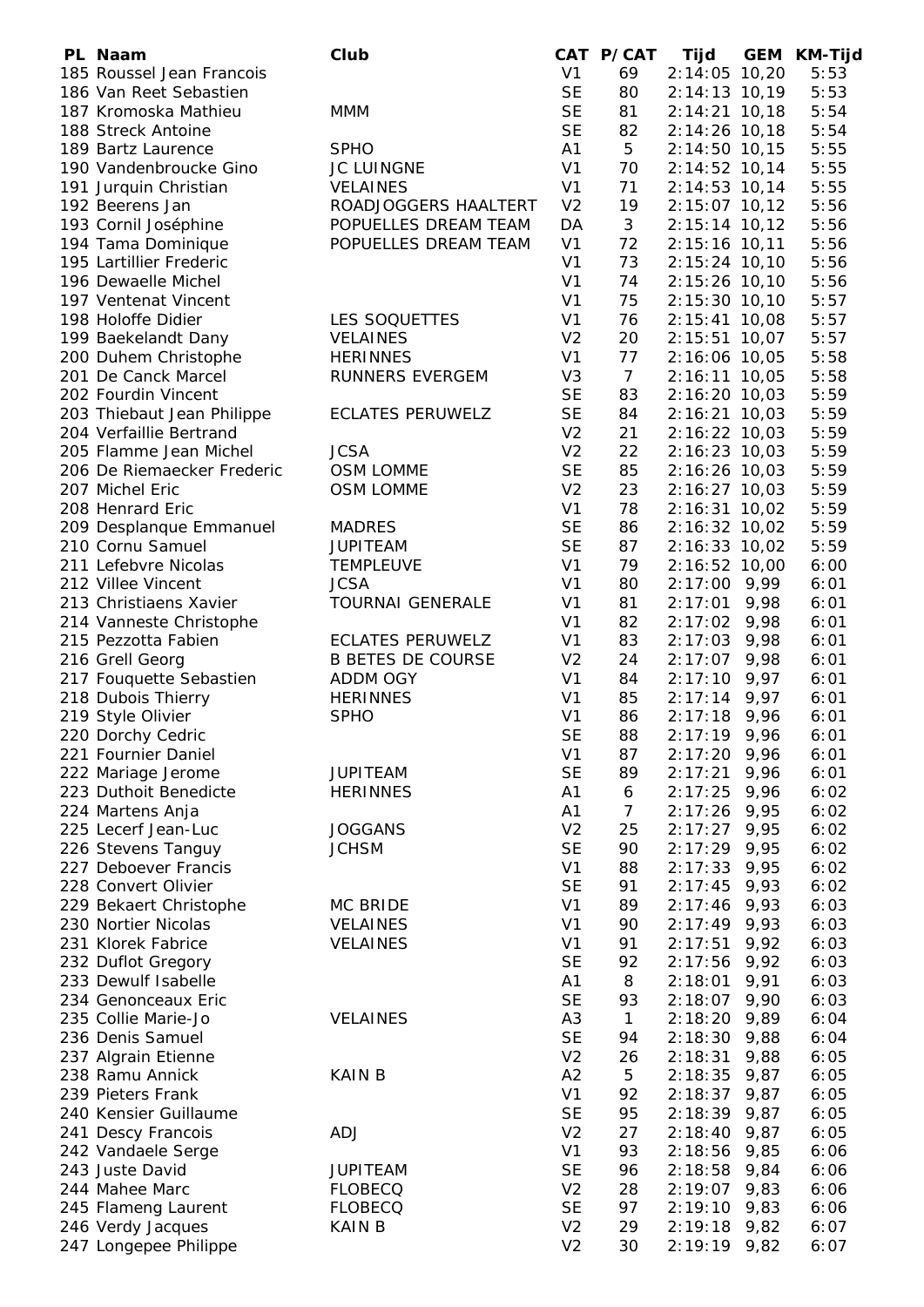| PL Naam                     | Club                       |                | CAT P/CAT      | Tijd           | <b>GEM</b> | <b>KM-Tijd</b> |
|-----------------------------|----------------------------|----------------|----------------|----------------|------------|----------------|
| 248 Denays Antoine          | LESDAIN D LA MER           | <b>EH</b>      | $\overline{4}$ | 2:19:35        | 9,80       | 6:07           |
| 249 Decleve Benoit          | <b>PIPAIX</b>              | <b>SE</b>      | 98             | 2:19:39        | 9,80       | 6:08           |
| 250 Castagna Mario          | <b>ACG</b>                 | V <sub>3</sub> | 8              | 2:19:46        | 9,79       | 6:08           |
| 251 Lauwarier Frederic      |                            | <b>SE</b>      | 99             | 2:19:56        | 9,78       | 6:08           |
| 252 Teichmann Paul          | <b>BNB</b>                 | V <sub>2</sub> | 31             | 2:20:07        | 9,76       | 6:09           |
| 253 Cuvelier Luc            | <b>TORTUES MESLINOISES</b> | V <sub>2</sub> | 32             | 2:20:09        | 9,76       | 6:09           |
| 254 Vermeersch Kurt         |                            | V <sub>1</sub> | 94             | 2:20:10        | 9,76       | 6:09           |
| 255 Englebert Xavier        | <b>BAC</b>                 | V <sub>1</sub> | 95             | 2:20:17        | 9,75       | 6:09           |
| 256 Al-Saadi Yasmina        | ATH ATHLETISME             | A2             | 6              | 2:20:21        | 9,75       | 6:09           |
| 257 Finet Sébastien         |                            | <b>SE</b>      | 100            | 2:20:23        | 9,74       | 6:09           |
| 258 Godefridi Thierry       |                            | V <sub>3</sub> | 9              | 2:20:27        | 9,74       | 6:10           |
| 259 Verhaeghe Michiel       | <b>BAVO BAVIKHOVE</b>      | <b>SE</b>      | 101            | 2:20:33        | 9,73       | 6:10           |
| 260 Toubeau Dominique       | <b>SPHO</b>                | V <sub>1</sub> | 96             | 2:20:34        | 9,73       | 6:10           |
| 261 Conart Francoise        | <b>SPHO</b>                | A2             | $\overline{7}$ | 2:20:38        | 9,73       | 6:10           |
| 262 Deboever Estelle        |                            | DA             | $\overline{4}$ | 2:20:39        | 9,73       | 6:10           |
| 263 Sinty Stéphane          |                            | <b>SE</b>      | 102            | 2:20:41        | 9,72       | 6:10           |
| 264 Bourgi Patrick          | BASE3                      | V <sub>1</sub> | 97             | 2:20:44        | 9,72       | 6:10           |
| 265 Werrebrouck Blaise      | <b>MANHATTAN</b>           | V <sub>1</sub> | 98             | 2:20:46        | 9,72       | 6:10           |
| 266 Matthys Pascal          |                            | <b>SE</b>      | 103            | 2:20:47        | 9,72       | 6:10           |
| 267 Lagae Philippe          | <b>GAVERTRIMMERS</b>       | V <sub>1</sub> | 99             | 2:20:53        | 9,71       | 6:11           |
| 268 Abbeca Albain           | <b>SPHO</b>                | V <sub>2</sub> | 33             | $2:21:00$ 9,70 |            | 6:11           |
| 269 Alavoine Gratien        | <b>TEMPLEUVE</b>           | <b>SE</b>      | 104            | $2:21:02$ 9,70 |            | 6:11           |
| 270 Geens Renaud            |                            | <b>SE</b>      | 105            | $2:21:07$ 9,69 |            | 6:11           |
| 271 Divita Rocco            | <b>JCSA</b>                | V <sub>3</sub> | 10             | $2:21:20$ 9,68 |            | 6:12           |
| 272 Devaux Jean Pierre      | <b>SPHO</b>                | V <sub>3</sub> | 11             | $2:21:24$ 9,67 |            | 6:12           |
| 273 Massart Victor          | <b>ACLO</b>                | V <sub>2</sub> | 34             | 2:21:26        | 9,67       | 6:12           |
| 274 Demory Stéphane         | TRI ATH LON                | <b>SE</b>      | 106            | 2:21:34        | 9,66       | 6:13           |
| 275 Noullez Jean Francois   | POPUELLES DREAM TEAM       | <b>SE</b>      | 107            | 2:22:26        | 9,60       | 6:15           |
| 276 Clement Georges         | <b>PIPAIX</b>              | <b>SE</b>      | 108            | 2:22:27        | 9,60       | 6:15           |
| 277 Boret Yann              |                            | <b>SE</b>      | 109            | 2:22:29        | 9,60       | 6:15           |
| 278 Cardon Fabrice          |                            | V <sub>1</sub> | 100            | 2:22:35        | 9,59       | 6:15           |
| 279 Cauchies Christophe     |                            | V <sub>1</sub> | 101            | 2:22:45        | 9,58       | 6:16           |
| 280 Dubrulle Marc           |                            | V <sub>2</sub> | 35             | 2:22:47        | 9,58       | 6:16           |
| 281 Leblond Isabelle        | AC WANBRECHIES             | DA             | 5              | 2:22:49        | 9,58       | 6:16           |
| 282 Leblond Sandie          | <b>AC WANBRECHIES</b>      | DA             | 6              | 2:22:50        | 9,58       | 6:16           |
| 283 Beaucarne Nicola        | <b>UST</b>                 | EH             | 5              | 2:23:10        | 9,56       | 6:17           |
| 284 Scotte Morgane          | <b>OSM LOMME</b>           | DA             | 7              | 2:23:15        | 9,55       | 6:17           |
| 285 Fontaine Marc-Alexandre |                            | <b>SE</b>      | 110            | 2:23:20        | 9,54       | 6:17           |
| 286 Blondel Violette        | LOMME NORD                 | DA             | 8              | 2:23:21        | 9,54       | 6:17           |
| 287 Peeters Joel            | <b>PIPAIX</b>              | V <sub>1</sub> | 102            | 2:23:34        | 9,53       | 6:18           |
| 288 Decubber Jacques        | <b>BAC</b>                 | V <sub>2</sub> | 36             | 2:23:44        | 9,52       | 6:18           |
| 289 De Craene Jean Philippe |                            | <b>SE</b>      | 111            | 2:24:03        | 9,50       | 6:19           |
| 290 Duchene Daniel          |                            | V <sub>2</sub> | 37             | 2:24:21        | 9,48       | 6:20           |
| 291 Masai Christian         | <b>KAIN B</b>              | V <sub>2</sub> | 38             | 2:24:27        | 9,47       | 6:20           |
| 292 Dedeurwaerder Leslie    | <b>VELAINES</b>            | DA             | 9              | 2:24:43        | 9,45       | 6:21           |
| 293 Berton Jean-Marc        | <b>BAC</b>                 | V <sub>2</sub> | 39             | 2:24:47        | 9,45       | 6:21           |
| 294 Dereux Francis          | <b>BERLIERE</b>            | V <sub>3</sub> | 12             | 2:24:59        | 9,44       | 6:22           |
| 295 Quintin Pierre          | <b>BAC</b>                 | V <sub>2</sub> | 40             | 2:25:08        | 9,43       | 6:22           |
| 296 Verhaeghe Virginie      |                            | A1             | 9              | 2:25:30        | 9,40       | 6:23           |
| 297 Deridder Rodney         | JET                        | <b>SE</b>      | 112            | 2:25:32        | 9,40       | 6:23           |
| 298 Haak Lindsey            | <b>ACG</b>                 | DA             | 10             | 2:25:40        | 9,39       | 6:23           |
| 299 De Cock Peter           | <b>ACG</b>                 | V <sub>1</sub> | 103            | 2:25:41        | 9,39       | 6:23           |
| 300 Pettersson Inge         | <b>ACG</b>                 | A2             | 8              | $2:25:42$ 9,39 |            | 6:23           |
| 301 Henry Mathieu           | <b>HERINNES</b>            | <b>SE</b>      | 113            | $2:25:56$ 9,37 |            | 6:24           |
| 302 Marquant Nicolas        |                            | <b>SE</b>      | 114            | $2:26:02$ 9,37 |            | 6:24           |
| 303 Vancanverberghe Steven  |                            | <b>SE</b>      | 115            | $2:26:22$ 9,35 |            | 6:25           |
| 304 Mahée Xavier            |                            | V <sub>1</sub> | 104            | 2:26:31        | 9,34       | 6:26           |
| 305 Fievez Nicolas          | <b>OSM LOMME</b>           | V <sub>2</sub> | 41             | $2:26:34$ 9,33 |            | 6:26           |
| 306 Hennebicq Laurent       | <b>PIPAIX</b>              | V <sub>1</sub> | 105            | 2:26:41        | 9,33       | 6:26           |
| 307 Dewulf Gregory          |                            | V <sub>1</sub> | 106            | 2:26:45        | 9,32       | 6:26           |
| 308 Bout Kristof            |                            | V <sub>1</sub> | 107            | 2:26:51        | 9,32       | 6:26           |
| 309 Caby Bernard            | <b>JCSA</b>                | V <sub>2</sub> | 42             | 2:26:55        | 9,31       | 6:27           |
| 310 Tesson Yves             |                            | V <sub>1</sub> | 108            | $2:26:57$ 9,31 |            | 6:27           |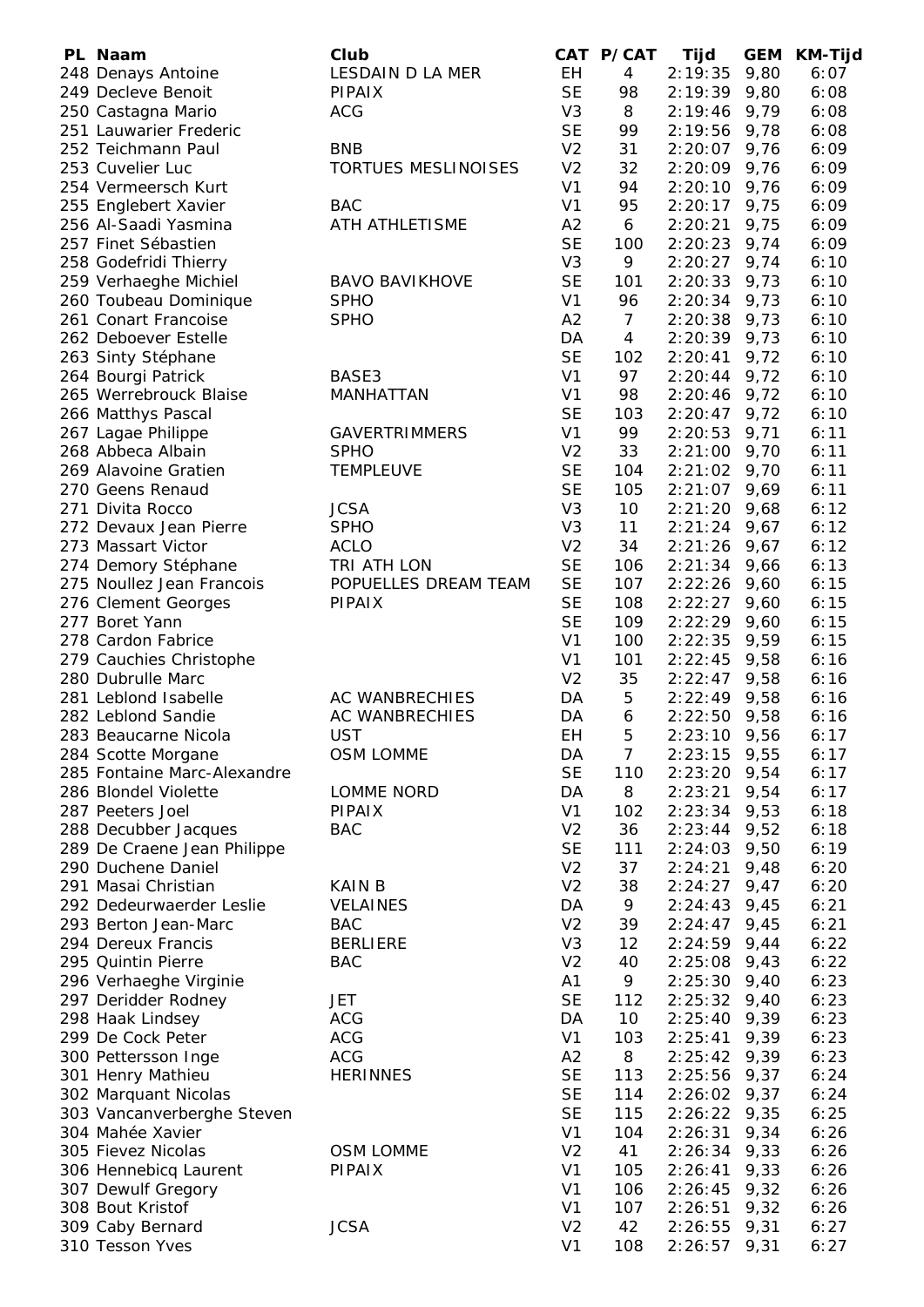| PL Naam                      | Club                      |                | CAT P/CAT      | Tijd           | <b>GEM</b> | KM-Tijd |
|------------------------------|---------------------------|----------------|----------------|----------------|------------|---------|
| 311 Deslee Eric              | <b>KAIN B</b>             | V <sub>2</sub> | 43             | 2:27:02        | 9,30       | 6:27    |
| 312 Schoonooghe Erwin        | <b>VELAINES</b>           | V <sub>1</sub> | 109            | 2:27:03        | 9,30       | 6:27    |
| 313 Frique Josée             |                           | A <sub>3</sub> | $\overline{2}$ | 2:27:08        | 9,30       | 6:27    |
| 314 Declercq Benoit          | AMIS DU MARDI             | <b>SE</b>      | 116            | 2:27:09        | 9,30       | 6:27    |
| 315 Frederic Jean Marie      | <b>BAC</b>                | V <sub>1</sub> | 110            | 2:27:15        | 9,29       | 6:28    |
| 316 Lamarque Christian       | <b>ACCROS 5 CLOCHERS</b>  | V <sub>3</sub> | 13             | 2:27:37        | 9,27       | 6:28    |
| 317 Campion Sébastien        | OSM LOMME                 | V <sub>1</sub> | 111            | 2:27:53        | 9,25       | 6:29    |
|                              | TORTUES MESLINOISES       | V <sub>1</sub> | 112            | 2:28:35        |            | 6:31    |
| 318 Duvivier Philippe        |                           |                |                |                | 9,21       |         |
| 319 Gheraille Jean Marc      |                           | V <sub>1</sub> | 113            | 2:28:38        | 9,20       | 6:31    |
| 320 Michel Jacques           |                           | V <sub>2</sub> | 44             | 2:28:44        | 9,20       | 6:31    |
| 321 Voiturier Gregory        | POURLEPLAISIR             | V <sub>1</sub> | 114            | 2:28:58        | 9,18       | 6:32    |
| 322 Pollet Stéphane          | <b>ACCROS 5 CLOCHERS</b>  | <b>SE</b>      | 117            | 2:29:01        | 9,18       | 6:32    |
| 323 Grulois Joseph           | <b>JCSA</b>               | V <sub>3</sub> | 14             | $2:29:02$ 9,18 |            | 6:32    |
| 324 Dezeque Dominique        | <b>JCSA</b>               | V <sub>1</sub> | 115            | $2:29:15$ 9,17 |            | 6:33    |
| 325 Martin Yves              | <b>KAIN B</b>             | V <sub>2</sub> | 45             | $2:29:22$ 9,16 |            | 6:33    |
| 326 Dumont Ariane            | <b>SPHO</b>               | A3             | 3              | 2:29:36        | 9,14       | 6:34    |
| 327 Messiaen Jonathan        |                           | <b>SE</b>      | 118            | 2:29:41        | 9,14       | 6:34    |
| 328 Moioli Luigi             | <b>MADRES</b>             | <b>SE</b>      | 119            | 2:29:53        | 9,13       | 6:34    |
| 329 D Heuvaert Tommy         | <b>JC ZWALM</b>           | V <sub>1</sub> | 116            | 2:29:55        | 9,13       | 6:35    |
|                              | <b>VELAINES</b>           | <b>SE</b>      | 120            |                |            |         |
| 330 Lin Etienne              |                           |                |                | 2:30:04        | 9,12       | 6:35    |
| 331 Potar Christophe         | <b>SUKCESTFOU</b>         | <b>SE</b>      | 121            | 2:30:06        | 9,11       | 6:35    |
| 332 Duret Christophe         | <b>HERINNES</b>           | <b>SE</b>      | 122            | $2:30:10$ 9,11 |            | 6:35    |
| 333 Rousseau Jean-Philippe   | <b>ECLATES PERUWELZ</b>   | <b>SE</b>      | 123            | $2:30:12$ 9,11 |            | 6:35    |
| 334 Carpentier Joel          | <b>VELAINES</b>           | V <sub>2</sub> | 46             | 2:30:26        | 9,09       | 6:36    |
| 335 Fournier Pierre          |                           | <b>SE</b>      | 124            | 2:30:30        | 9,09       | 6:36    |
| 336 Vande Ghinste Alexandre  |                           | <b>SE</b>      | 125            | 2:30:33        | 9,09       | 6:36    |
| 337 Mariage Jean-Louis       |                           | <b>SE</b>      | 126            | $2:30:52$ 9,07 |            | 6:37    |
| 338 Malice Frédéric          |                           | V <sub>1</sub> | 117            | $2:30:54$ 9,07 |            | 6:37    |
| 339 Macbeath Ian             |                           | V <sub>1</sub> | 118            | 2:30:55        | 9,06       | 6:37    |
| 340 Vancompenolle Koen       | <b>TORRAC</b>             | V <sub>1</sub> | 119            | 2:30:58        | 9,06       | 6:37    |
| 341 Bidanel Christian        | <b>FOOTING LANDERNEEN</b> | V <sub>1</sub> | 120            | 2:31:08        | 9,05       | 6:38    |
|                              |                           |                |                |                |            |         |
| 342 Martens Francois         | <b>JCHSM</b>              | <b>SE</b>      | 127            | $2:31:24$ 9,04 |            | 6:38    |
| 343 Degavre Maxime           |                           | <b>SE</b>      | 128            | 2:31:25        | 9,03       | 6:38    |
| 344 Moreau Eddy              | <b>OBJ</b>                | V <sub>1</sub> | 121            | 2:31:26        | 9,03       | 6:39    |
| 345 Belin Albert             |                           | V <sub>3</sub> | 15             | 2:31:33        | 9,03       | 6:39    |
| 346 Ribeaucourt Philippe     |                           | <b>SE</b>      | 129            | 2:31:35        | 9,02       | 6:39    |
| 347 Vansteenbrugge Dominique | <b>HERINNES</b>           | A1             | 10             | $2:31:37$ 9,02 |            | 6:39    |
| 348 Degavre Noémie           |                           | DA             | 11             | 2:31:41        | 9,02       | 6:39    |
| 349 Devlaminck Jelle         |                           | <b>SE</b>      | 130            | 2:31:44        | 9,02       | 6:39    |
| 350 Vandaele Helene          | <b>PIPAIX</b>             | DA             | 12             | 2:31:45        | 9,01       | 6:39    |
| 351 Vandercam Perrine        |                           | DA             | 13             | 2:31:59        | 9,00       | 6:40    |
| 352 Mauroy Frederic          | <b>SPHO</b>               | V <sub>1</sub> | 122            | 2:32:32        | 8,97       | 6:41    |
| 353 Boulanger Aude           | <b>TOURNAI GENERALE</b>   | DA             | 14             | 2:32:33        | 8,97       | 6:41    |
| 354 Dufour Frédéric          | <b>TOURNAI GENERALE</b>   | <b>SE</b>      | 131            | 2:32:34        | 8,97       | 6:41    |
| 355 Messiaen Vincent         | <b>TOURNAI GENERALE</b>   | <b>SE</b>      | 132            | 2:32:36        | 8,96       | 6:42    |
|                              | THIERACHE VTT             | <b>SE</b>      | 133            | 2:32:49        |            | 6:42    |
| 356 Vander Massen Philippe   |                           |                |                |                | 8,95       |         |
| 357 Vanderschueren Guy       |                           | V <sub>1</sub> | 123            | 2:33:15        | 8,93       | 6:43    |
| 358 Manteau Guillaume        |                           | <b>SE</b>      | 134            | 2:33:16        | 8,93       | 6:43    |
| 359 Evrard Fabienne          |                           | A2             | 9              | 2:33:27        | 8,91       | 6:44    |
| 360 Debourse Philippe        | <b>SPHO</b>               | V <sub>2</sub> | 47             | 2:33:28        | 8,91       | 6:44    |
| 361 Vangheluwe Patrick       | <b>VELAINES</b>           | V <sub>2</sub> | 48             | 2:34:05        | 8,88       | 6:45    |
| 362 Galand Amelie            |                           | DA             | 15             | 2:34:09        | 8,87       | 6:46    |
| 363 Niessens Xavier          | <b>ADDM OGY</b>           | V <sub>1</sub> | 124            | 2:34:27        | 8,86       | 6:46    |
| 364 Mathys Antoine           | JC DE PINTE               | V <sub>3</sub> | 16             | 2:35:03        | 8,82       | 6:48    |
| 365 Vandaele Julie           |                           | DA             | 16             | 2:35:23        | 8,80       | 6:49    |
| 366 Roos Joël                |                           | V <sub>1</sub> | 125            | 2:35:25        | 8,80       | 6:49    |
| 367 Sange Dominique          | CARSAT                    | V <sub>1</sub> | 126            | 2:35:26        | 8,80       | 6:49    |
| 368 De Coninck Hubert        | <b>CAP TEAM</b>           | V <sub>1</sub> | 127            | 2:35:31        | 8,80       | 6:49    |
| 369 Vandaele Emilie          |                           |                | 17             | 2:35:37        | 8,79       | 6:50    |
|                              |                           | DA             |                |                |            |         |
| 370 Moulin Carole            | <b>LIMACE</b>             | A1             | 11             | 2:35:41        | 8,79       | 6:50    |
| 371 Hache Manu               | <b>TOURNAI GENERALE</b>   | <b>SE</b>      | 135            | $2:35:42$ 8,79 |            | 6:50    |
| 372 Legrand Denis            | <b>TOURNAI GENERALE</b>   | V <sub>1</sub> | 128            | $2:35:48$ 8,78 |            | 6:50    |
| 373 Delbroucq David          | <b>JCSA</b>               | <b>SE</b>      | 136            | 2:35:56 8,77   |            | 6:50    |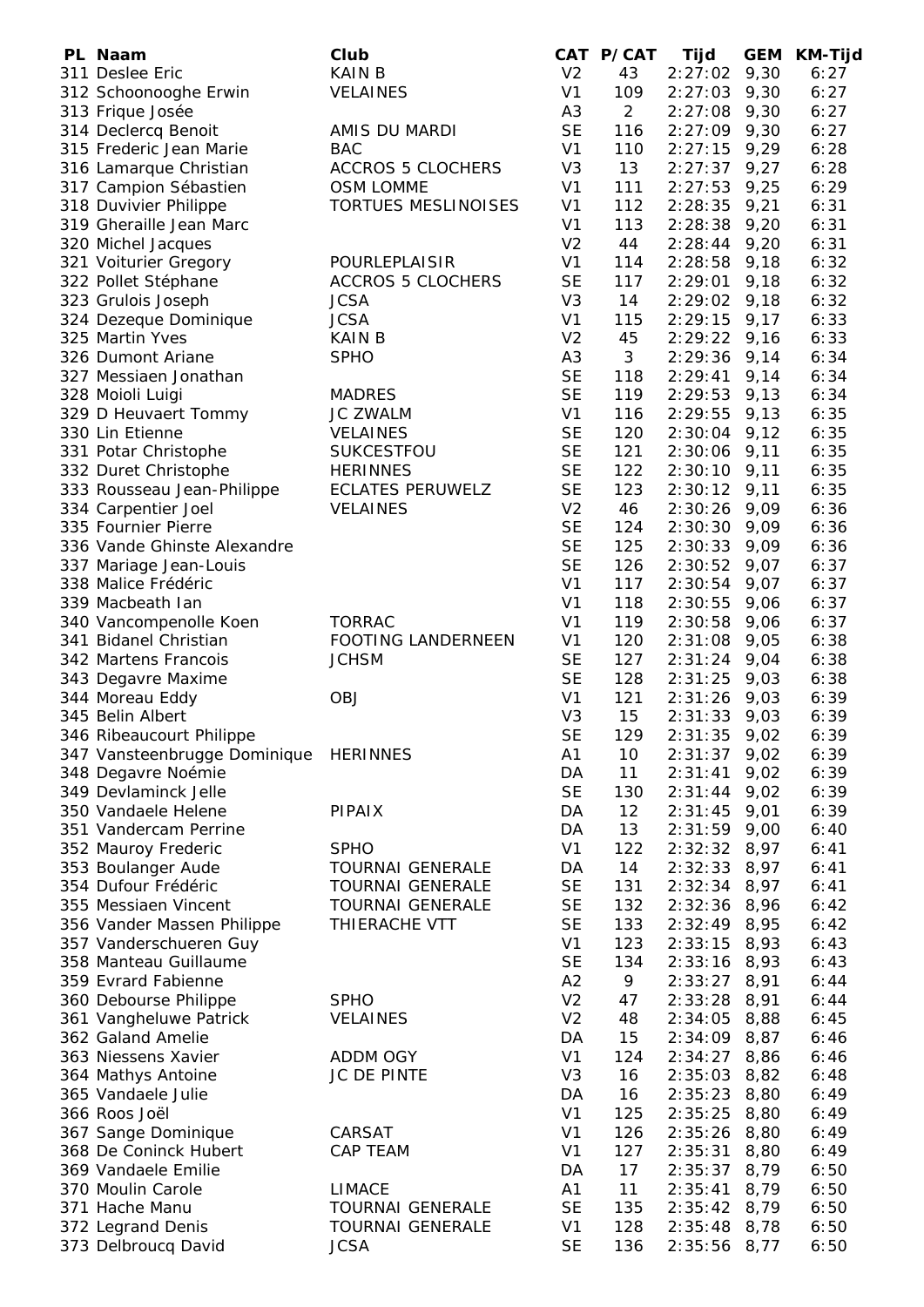| PL Naam                     | Club                     |                | CAT P/CAT      | Tijd           | <b>GEM</b> | <b>KM-Tijd</b> |
|-----------------------------|--------------------------|----------------|----------------|----------------|------------|----------------|
| 374 Dewitte Fabienne        |                          | A1             | 12             | 2:36:07        | 8,76       | 6:51           |
| 375 Detournay Jean Bernard  |                          | V <sub>1</sub> | 129            | 2:36:09        | 8,76       | 6:51           |
| 376 Patin Serge             | <b>COACH RUNNING</b>     | V <sub>1</sub> | 130            | $2:36:10$ 8,76 |            | 6:51           |
| 377 Duthye Pascaline        | POPUELLES DREAM TEAM     | A1             | 13             | $2:36:14$ 8,76 |            | 6:51           |
| 378 Beghin Philippe         | POPUELLES DREAM TEAM     | <b>SE</b>      | 137            | $2:36:15$ 8,76 |            | 6:51           |
| 379 Spanneut Sebastien      | <b>BAC</b>               | V <sub>1</sub> | 131            | 2:36:21        | 8,75       | 6:51           |
| 380 Musumeci Bruno          | <b>JCSA</b>              | V <sub>2</sub> | 49             | $2:36:35$ 8,74 |            | 6:52           |
| 381 Cuvelier Francis        | <b>VELAINES</b>          | V <sub>2</sub> | 50             | 2:37:05        | 8,71       | 6:53           |
| 382 Meurisse Cedric         |                          | <b>SE</b>      | 138            | $2:37:33$ 8,68 |            | 6:55           |
|                             | <b>COACH RUNNING</b>     | A2             | 10             | 2:37:36        | 8,68       | 6:55           |
| 383 Depelchin Martine       | <b>SPHO</b>              | V <sub>2</sub> | 51             |                |            |                |
| 384 Meurisse Jean           |                          |                |                | 2:37:55        | 8,66       | 6:56           |
| 385 Pluquet Marc            | RUS HERSEAUX             | V <sub>2</sub> | 52             | 2:38:26        | 8,63       | 6:57           |
| 386 Lacour Albert           | <b>SPIBO</b>             | V <sub>3</sub> | 17             | 2:39:21        | 8,58       | 6:59           |
| 387 Van Eycke Eric          |                          | V <sub>2</sub> | 53             | 2:39:32        | 8,58       | 7:00           |
| 388 Benboureche Abdelkrim   | <b>OSM LOMME</b>         | V <sub>1</sub> | 132            | 2:39:35        | 8,57       | 7:00           |
| 389 Dogot Bernard           | <b>ADJ</b>               | V <sub>2</sub> | 54             | 2:40:03        | 8,55       | 7:01           |
| 390 Vanderhaegen Jacques    | <b>VELAINES</b>          | V <sub>2</sub> | 55             | 2:40:21        | 8,53       | 7:02           |
| 391 Bevernaegie Berengere   | <b>MADRES</b>            | DA             | 18             | 2:40:55        | 8,50       | 7:03           |
| 392 Beck Jacques            | LESDAIN D LA MER         | V <sub>1</sub> | 133            | 2:40:56        | 8,50       | 7:04           |
| 393 Crole-Rees Michael      |                          | <b>SE</b>      | 139            | 2:41:01        | 8,50       | 7:04           |
| 394 Safy Yves               |                          | V <sub>1</sub> | 134            | 2:41:02        | 8,50       | 7:04           |
| 395 De Riemaecker Delphine  | <b>OSM LOMME</b>         | DA             | 19             | 2:41:41        | 8,46       | 7:05           |
| 396 Meuret Philippe         | <b>AC BELOEIL</b>        | <b>SE</b>      | 140            | 2:41:46        | 8,46       | 7:06           |
| 397 Steenput Luc            |                          | V <sub>2</sub> | 56             | 2:41:48        | 8,45       | 7:06           |
| 398 Winterbeek Caroline     | <b>HERINNES</b>          | A1             | 14             | 2:42:07        | 8,44       | 7:07           |
| 399 Richoux Benedicte       | <b>VELAINES</b>          | A1             | 15             | 2:42:08        | 8,44       | 7:07           |
| 400 Delcroix Luc            |                          | V <sub>1</sub> | 135            | 2:43:29        | 8,37       | 7:10           |
| 401 Bultot Jean Marie       | <b>MAHYMOBILE</b>        | V <sub>3</sub> | 18             | 2:45:11        | 8,28       | 7:15           |
| 402 De Backer Dave          | <b>FLOBECQ</b>           | <b>SE</b>      | 141            | 2:45:22        | 8,27       | 7:15           |
| 403 Desprez Gregory         | MAISON DU BIEN ETRE      | <b>SE</b>      | 142            | $2:45:34$ 8,26 |            | 7:16           |
|                             |                          | V <sub>2</sub> | 57             |                |            | 7:16           |
| 404 De Jong Daniel          | OXY 2000                 | V <sub>2</sub> |                | $2:45:52$ 8,25 |            |                |
| 405 Cuignez Philippe        |                          |                | 58             | $2:45:54$ 8,25 |            | 7:17           |
| 406 Velghe Stéphane         | <b>B BETES DE COURSE</b> | V <sub>2</sub> | 59             | $2:45:55$ 8,25 |            | 7:17           |
| 407 Michel Christine        | <b>OSM LOMME</b>         | A <sub>3</sub> | $\overline{4}$ | $2:45:56$ 8,24 |            | 7:17           |
| 408 Plouvin Estelle         | <b>OSM LOMME</b>         | <b>SE</b>      | 143            | $2:45:58$ 8,24 |            | 7:17           |
| 409 Beaudet Christophe      | <b>OSM LOMME</b>         | V <sub>1</sub> | 136            | $2:45:59$ 8,24 |            | 7:17           |
| 410 Sgard Philippe          | <b>OSM LOMME</b>         | <b>SE</b>      | 144            | $2:46:00$ 8,24 |            | 7:17           |
| 411 Devenyns Cécile         |                          | DA             | 20             | $2:46:01$ 8,24 |            | 7:17           |
| 412 Geninazzi Monique       | <b>ETENGHIEN</b>         | A2             | 11             | $2:46:10$ 8,23 |            | 7:17           |
| 413 Dubuisson Patrick       | <b>BAC</b>               | V <sub>2</sub> | 60             | $2:46:17$ 8,23 |            | 7:18           |
| 414 Grangeret David         | ASGB                     | <b>SE</b>      | 145            | $2:46:22$ 8,22 |            | 7:18           |
| 415 Bauduin David           | ASGB                     | V <sub>1</sub> | 137            | $2:46:23$ 8,22 |            | 7:18           |
| 416 Carlon Anne-Sophie      | OSM LOMME                | A1             | 16             | 2:46:24        | 8,22       | 7:18           |
| 417 Lequenne Anne           | <b>VELAINES</b>          | A2             | 12             | 2:46:25        | 8,22       | 7:18           |
| 418 Dumortier Jules         | <b>BAC</b>               | V <sub>4</sub> | $\mathbf{1}$   | 2:46:29        | 8,22       | 7:18           |
| 419 Desmont Catherine       | UN GARS-UNE FILLE        | A1             | 17             | 2:46:30        | 8,22       | 7:18           |
| 420 Haubruge Sebastien      | UN GARS-UNE FILLE        | V <sub>1</sub> | 138            | 2:46:31        | 8,22       | 7:18           |
| 421 De Vos Patrice          |                          | V <sub>2</sub> | 61             | 2:46:48        | 8,20       | 7:19           |
| 422 Wacquier Arnaud         |                          | <b>SE</b>      | 146            | 2:46:51        | 8,20       | 7:19           |
| 423 Peeters Marie Christine | ET ENGHIEN               | A2             | 13             | 2:47:01        | 8,19       | 7:20           |
| 424 Bessems Valérie         |                          | A1             | 18             | 2:47:11        | 8,18       | 7:20           |
| 425 Rigaut Laurence         |                          | A2             | 14             | 2:48:40        | 8,11       | 7:24           |
|                             |                          | V <sub>1</sub> |                |                |            |                |
| 426 Deghaye Sebastien       |                          |                | 139            | 2:48:41        | 8,11       | 7:24           |
| 427 Rigaut Jean Francois    |                          | V <sub>1</sub> | 140            | 2:48:42        | 8,11       | 7:24           |
| 428 Grell Maité             | <b>B BETES DE COURSE</b> | DA             | 21             | 2:48:49        | 8,10       | 7:24           |
| 429 Delcambre Cyril         | <b>B BETES DE COURSE</b> | EH             | 6              | 2:48:50        | 8,10       | 7:24           |
| 430 Deboever Bernard        |                          | V <sub>1</sub> | 141            | 2:48:52        | 8,10       | 7:24           |
| 431 Laurent Serge           | LES GOTTIGNARDS          | V <sub>1</sub> | 142            | 2:49:35        | 8,07       | 7:26           |
| 432 De Neve Chantal         | <b>ST SAUVEUR</b>        | A2             | 15             | 2:50:02        | 8,05       | 7:27           |
| 433 Moutury Coralie         |                          | A1             | 19             | 2:50:03        | 8,04       | 7:27           |
| 434 Hinkeltz Carine         |                          | A2             | 16             | 2:50:07        | 8,04       | 7:28           |
| 435 Dufour Line             | <b>VELAINES</b>          | A2             | 17             | 2:50:23        | 8,03       | 7:28           |
| 436 Casier Ariane           | <b>SPHO</b>              | A <sub>3</sub> | 5              | 2:50:24        | 8,03       | 7:28           |